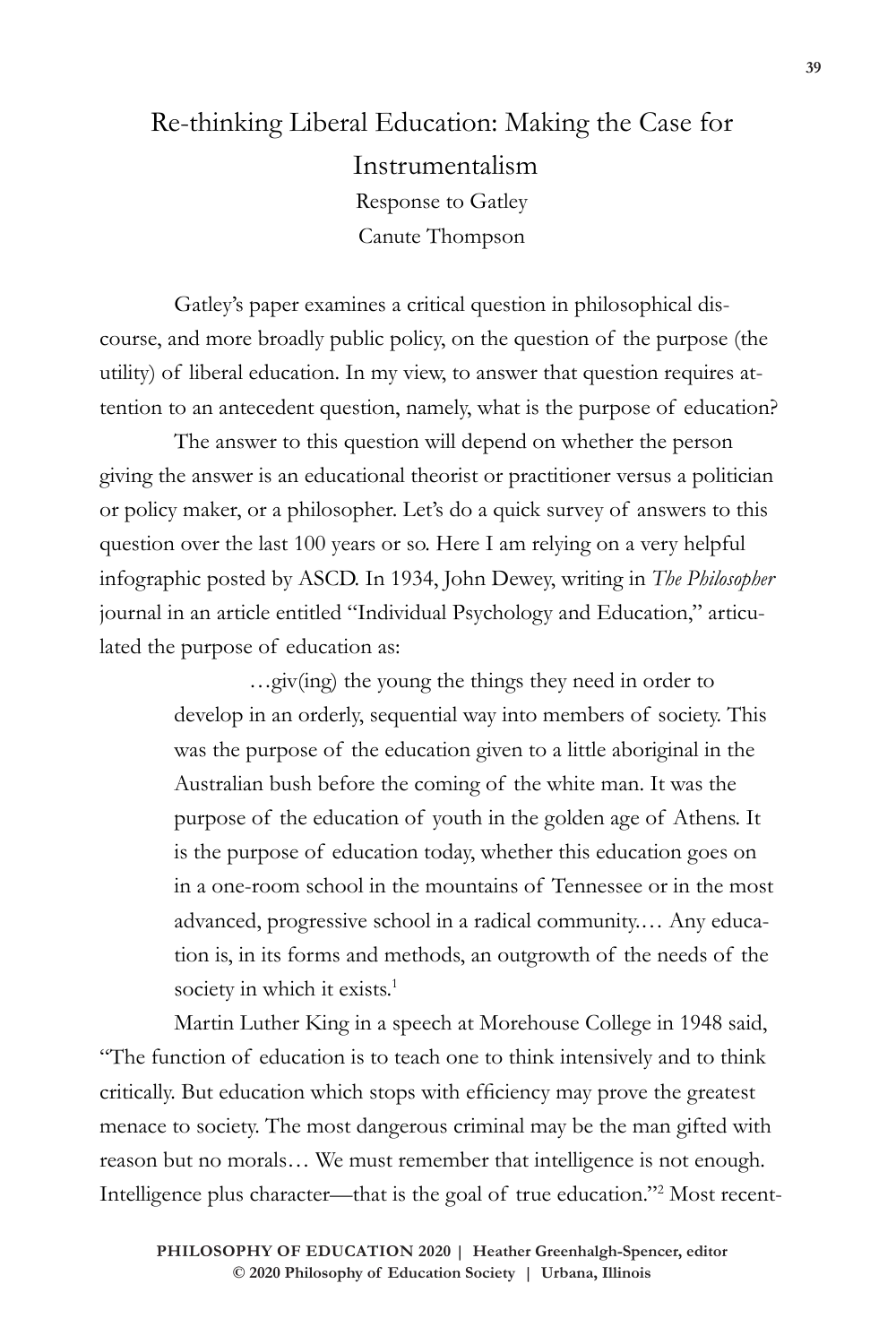ly, in 1991, Arthur W. Foshay, writing in an article entitled "The Curriculum Matrix: Transcendence and Mathematics" in the *Journal of Curriculum and Supervision*, argued that the one continuing purpose of education is to bring people to as full a realization as possible of what it means to be a human.3

From these three definitions, I would craft a simple definition as follows: The purpose of education is the facilitation of the development of the young with capacities which enable them to realize their full potential as members of society. If this merged and simplified definition is accepted or if any of the individual authoritative ones are, then we are at a place to ask the narrower question: What is the purpose (utility) of a liberal education?

Having answered the prior question, we must now answer this subsequent question. In seeking to do a quick survey of how this question is answered, I googled the words: "The purpose of a liberal (arts) education." I received some helpful, at least indicative, responses. Lyon College says, "A liberal arts education builds students into freethinkers, open communicators, knowledgeable citizens, and respectable individuals."4 Jill Tiefenthaler, in an April 2013 Hechinger Report article, argues, "A liberal education—including, for example, philosophy, art, and sociology as well as math and physics—educates the whole person, and prepares students to excel in a range of careers and, most importantly, live lives rich with meaning and purpose. A liberal-arts education teaches students to learn how to learn and inspires them to go on learning throughout their lives."<sup>5</sup> Princeton University states on its admissions page, "By exploring issues, ideas, and methods across the humanities and the arts, and the natural and social sciences… [students]… will learn to read critically, write cogently and think broadly. These skills will elevate your conversations in the classroom and strengthen your social and cultural analysis; they will cultivate the tools necessary to allow you to navigate the world's most complex issues."6

The common thread running through these three characterizations is that liberal education focuses on creating citizens who possess a breadth of perspective born of a capacity to think critically. Such qualities are intrinsically valuable, but the question which Gatley asks is: is that enough?

Gatley seeks to answer this question by juxtaposing two poles or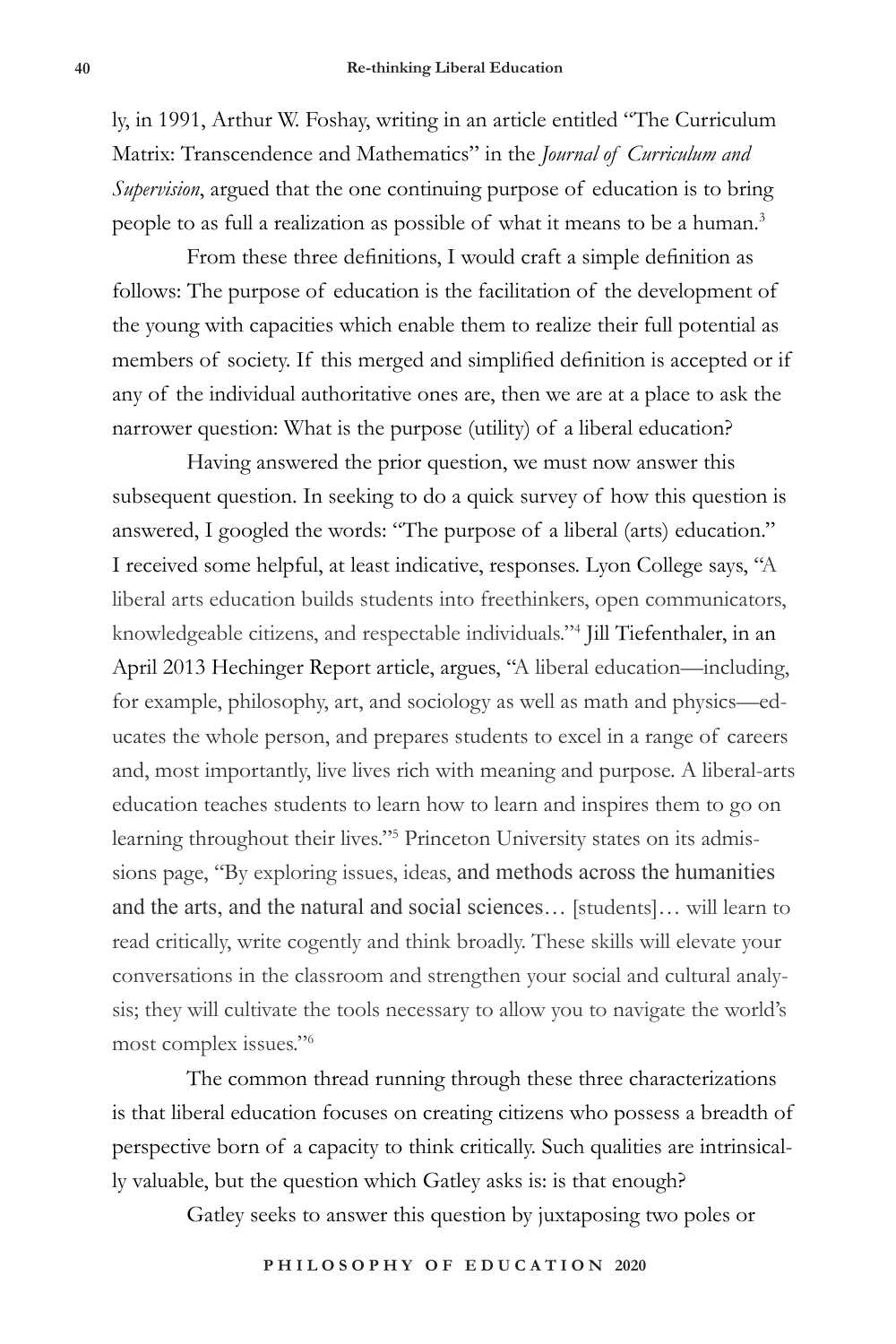alternatives, namely the question of intrinsic value, and one end, and instrumentalism, at the other. Relying on White among others, she cuts through the seeming dichotomy and posits that while liberal education does have intrinsic value, the fact that a thing, anything, may have intrinsic value does not make it intrinsically worthwhile. The same is therefore true of a liberal education. In short, being intrinsically worthwhile does not make something a thing of value. So, the value of a liberal education cannot be founded on its intrinsic worth, and therefore does not for the fact that it has intrinsic value warrant being promoted to students.

Gatley builds on this, somewhat, categorical position stating, "… the intrinsic value of knowledge does not provide a secure foundation for prescribing a curriculum primarily focused on knowledge. This is because even if knowledge is intrinsically valuable, it is not necessarily educationally valuable, or the best contender for curriculum inclusion. Some other account of why a broad theoretical education might be worthwhile is required."7 But she seemingly hastens to add that "…the problems with intrinsic value of knowledge accounts of liberal education do not mean that the idea of a liberal education ought to be abandoned…."8 This position that while there are problems with liberal education does not mean that it should be abandoned, appears to resonate with that of the foregoing practitioners, such as Princeton University. Gatley's solution is that of a "both, and" not an "either, or."

The perspectives of the practitioners mentioned above are supported by Gatley, who further argues that having these new ways of seeing the world should contribute to quality of living and free conduct from wrong, and thus theoretical activities have instrumental value. In other words, education must have an instrumental purpose. In this regard, "intrinsicality" (to coin a phrase) and instrumentality are not mutually exclusive. Gatley addresses the apparent symbiotic relationship between the intrinsic and the instrumental thus: "Acquiring theoretical content is the equivalent of becoming informed, and someone who is well-informed has a practical advantage over someone who is uninformed or ill-informed across a range of domains. On this view, a liberal education is a broad and balanced education into the most useful theories available to humankind."9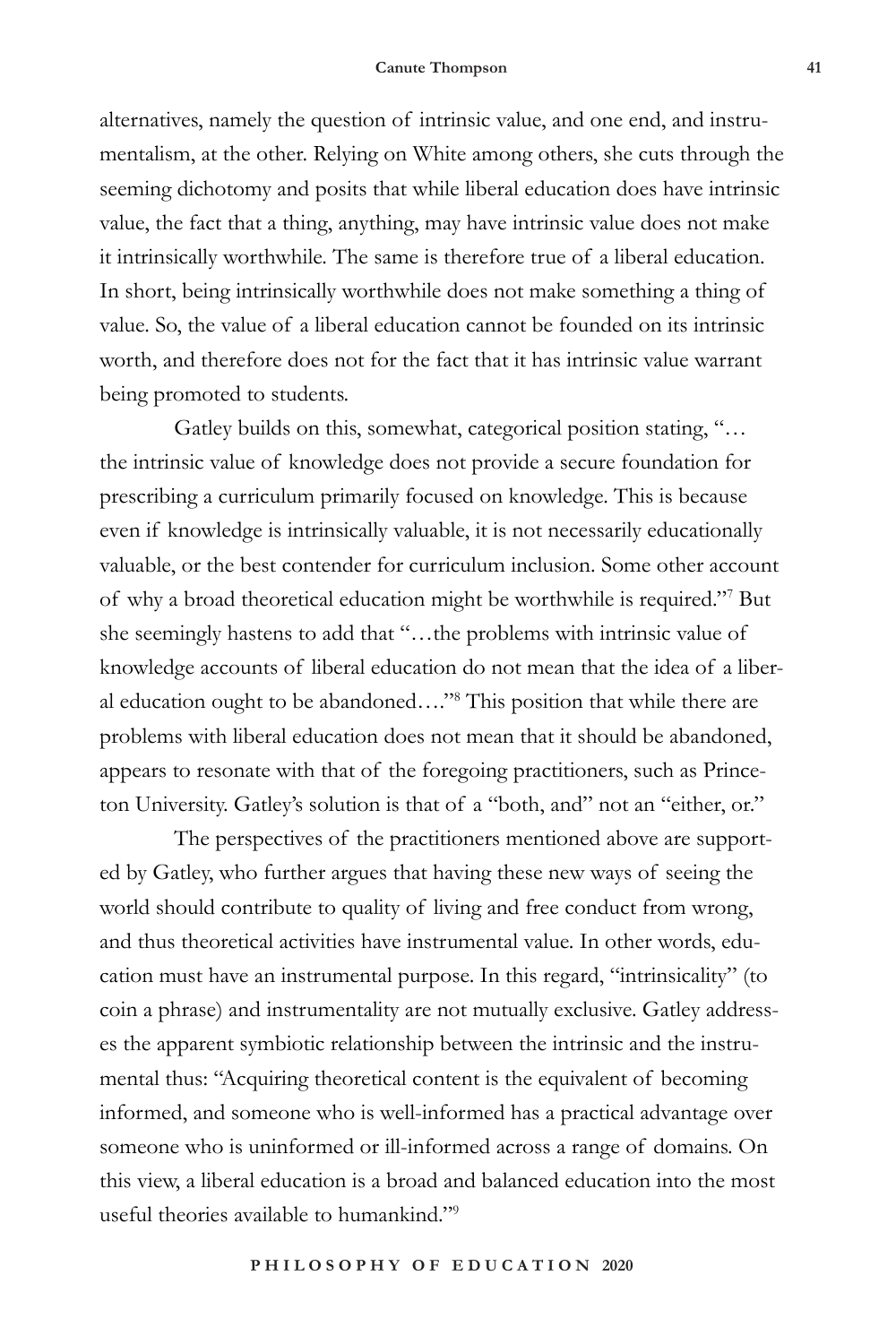I wish I could find bases for disagreeing with Gatley. Perhaps that would make my response more interesting, but I do not. I agree with her arguments. The basic package of her views is that liberal education should enable the student to function effectively in the world, and relying on Peters', she suggests that should provide guidance for decision-making primarily concerned with truth, and as such, pursuing truth through theoretical activities is always educational.

## **CONCLUSION**

In short, a liberal education should provide students with the capacity to solve problems; grasping theories must be towards some end of functioning effectively in the world. My conclusion then is that the intrinsic value of anything, including a liberal education, is found in its instrumental value, and in the case of a liberal education, its value is found in the degree to which it shapes students' worldview and enables them to function effectively, particularly in problem-solving and enriching the life experiences of others. Thus, curriculum is useful to the extent that it enables students to function in an increasingly complex, networked, diverse, hostile, competitive, and standards-agnostic world.

1 John Dewey, "Individual Psychology and Education," *The Philosopher* 12, no. 1 (1934): 1.

2 Martin Luther King, Jr., "The Purpose of Education" (Speech, Morehouse College, Atlanta, 1948).

3 Arthur W. Foshay, "The Curriculum Matrix: Transcendence and Mathematics," *Journal of Curriculum and Supervision* 6, no. 4 (1991).

4 Lyon College, "What is the Purpose of a Liberal Arts Education?" https:// www.lyon.edu/what-is-the-purpose-of-a-liberal-arts-education.

5 Jill Tiefenthaler, "The Value of a Liberal Arts Education," *The Hechinger* 

*Report,* April 10, 2013, https://hechingerreport.org/the-value-of-a-liber-